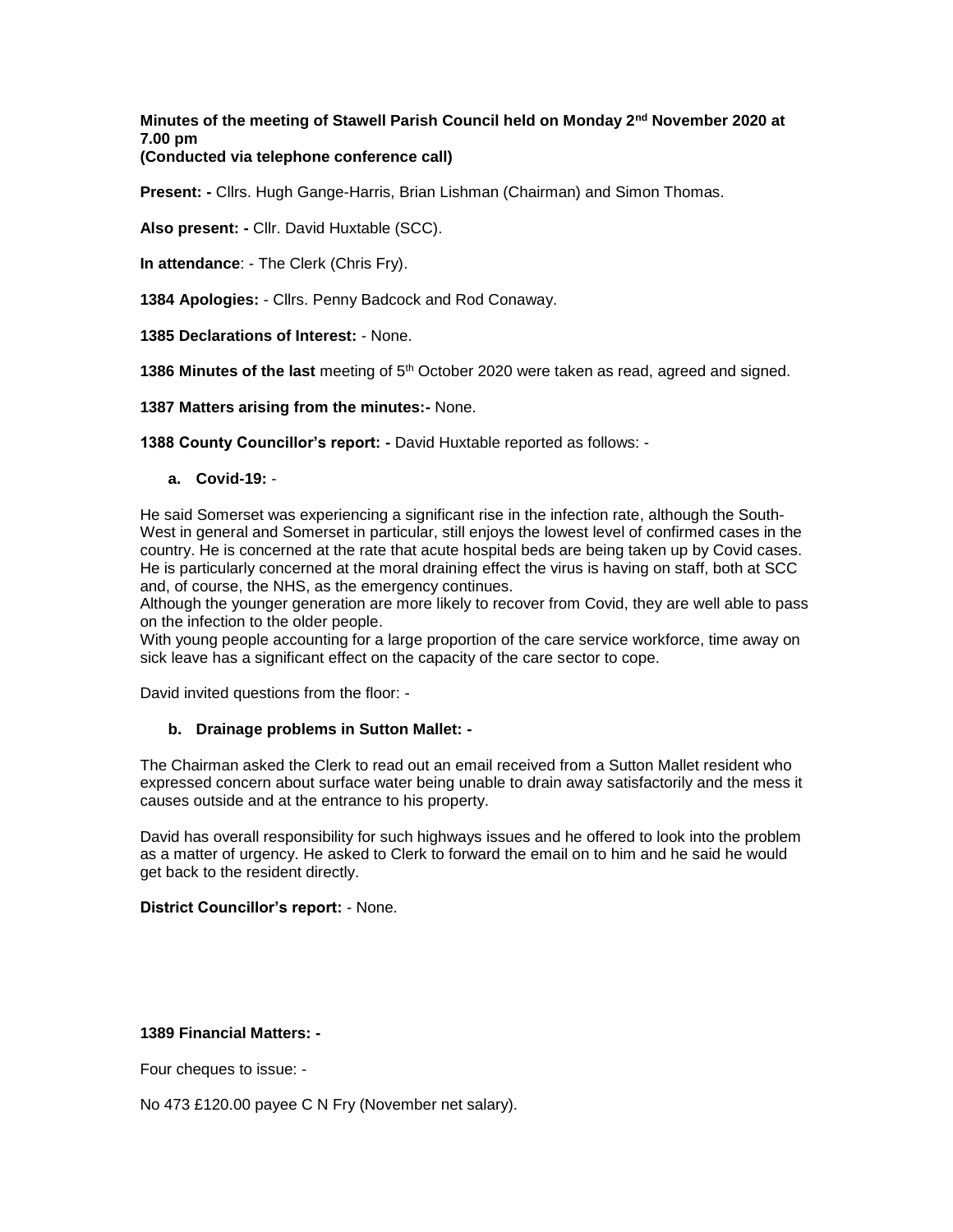No 474 £ 50.68 payee C N Fry (expenses). No 475 £240.00 <sup>"</sup> PKF Littlejohn LLP (external audit fee).<br>No 476 £100.00 " Sedgemoor CAB (donation). Sedgemoor CAB (donation).

The external audit has now been completed and the required notices advertised.

The Clerk reported that cheques issued to the Stawell Heritage Society for £150 and Sutton Mallet Church for £100 had not yet been presented for payment. Hugh Gange-Harris and Brian Lishman said they would make enquiries.

# **a. Clerk's salary review: -**

The Clerk has requested a review of salary to take effect from 1<sup>st</sup> April 2021. He said the current level of remuneration had remained the same foe many years and he submitted a request for an increase as follows**: -**

Payment for four hours per week (a seven member council usually attracts five hours per week), at £12.50 per hour = £50 per week or £2600 per year (currently £1800). Other expenses to remain as at present.

A discussion took place and the need for a review was acknowledged. The position of Clerk involves many varied duties, all of which are pivotal in ensuring the smooth running of the Parish Council. The level of increase being sought was thought to be entirely reasonable and Brian Lishman proposed that the request be accepted on the basis submitted. Simon Thomas seconded this and all agreed.

# **b. Precept- setting exercise for 2021/2022.**

The Clerk presented the income and expenditure forecast for 2021/2022, including the Clerk's salary increase which comes into effect at the start of that year.

Total estimated expenditure for the year amounts to approximately £4830. The precept levied from SDC is the sole source of funding open to the Parish Council and a general discussion took place, after which Brian Lishman proposed a precept of £4950, which was seconded by Hugh Gange-Harris and unanimously agreed.

Taking this level of support into account it would seem that projected expenditure would be covered, with a modest uplift in reserves (of £120) to about £1200 as at  $31<sup>st</sup>$  March 2022.

## **1390 Planning –**

Although there were no new applications received in time to be discussed at this meeting, the Chairman said one had been received this very morning by email, which requires the statutory public notice to be given before it is discussed by the Parish Council. Brian Lishman said he would liaise with SDC planners and the matter would be placed on a future agenda appropriately.

## **1391 Correspondence:** - None.

**1392 Matter for report and items for the next meeting:** - None.

**1393 Any other business and Date of the next meeting: -**

**Any other business: -**

- a. **Sutton Mallet drainage problem: -**Dealt with under item 1388(b) above.
- b. **Mendip Community Transport:**  A request for grant aid was noted.